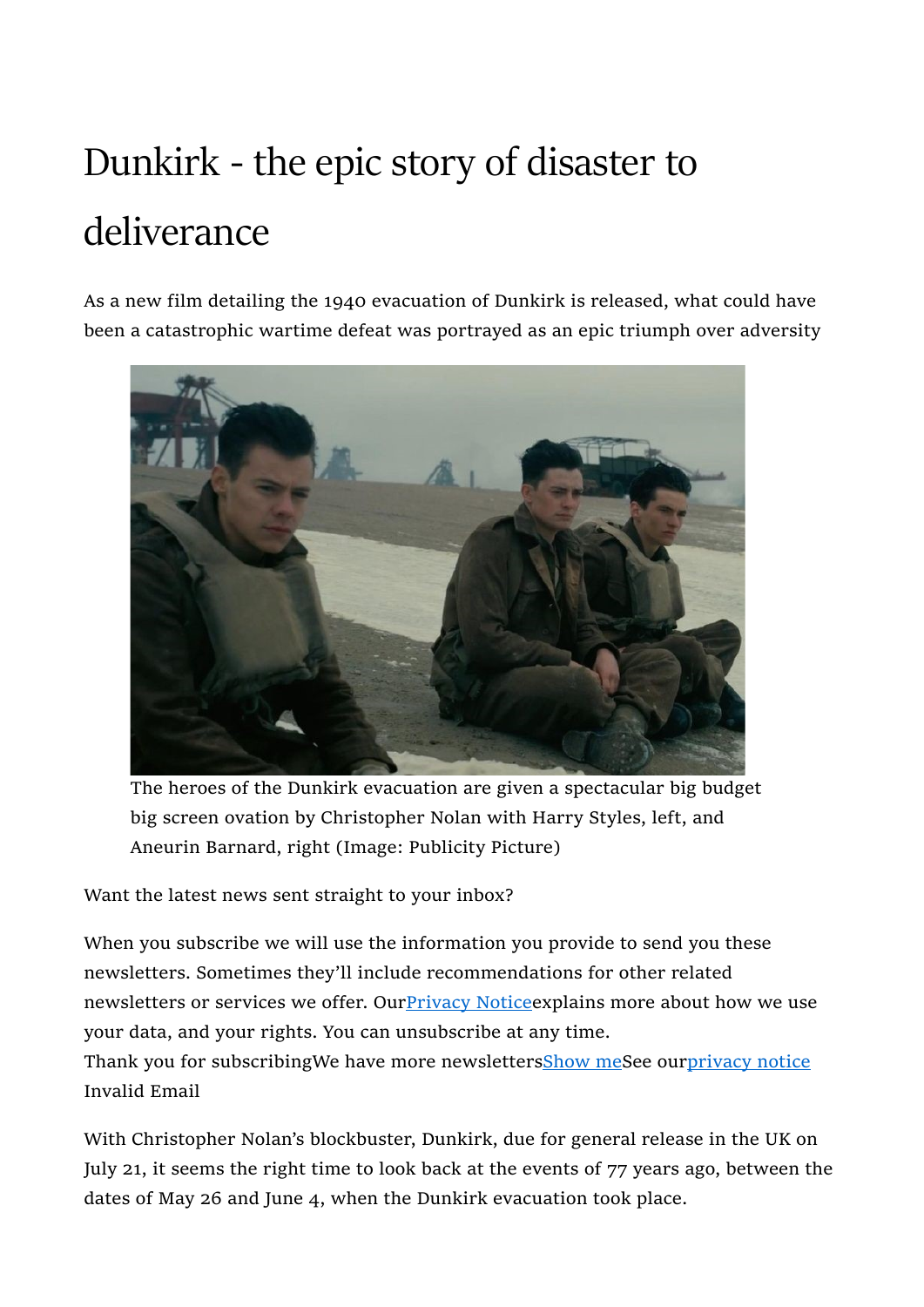In the years since those momentous events it has come to occupy, in Penny Summerfield's words, "an iconic place in British culture".

As the Nazis relentlessly progressed through the Netherlands, Belgium and France in May 1940 the British Expeditionary Force (BEF), along with sections of the French and Belgian armies, was driven back to the beaches of northern France.

## 'A miracle of deliverance'

Trapped and at the mercy of imminent German attack on Dunkirk's beaches, it seemed perfectly possible that if the allied forces were subjugated then Britain could not continue its fight against Hitler's forces.

That some 336,000 troops were rescued in that week at the end of May and beginning of June was down entirely to the RAF and Operation Dynamo, which saw a combination of naval ships and civilian vessels come together to bring the men back across the Channel.

For the newly appointed Prime Minister, Winston Churchill, the events leading up to Dunkirk were a "colossal military disaster" but at the same time the evacuation represented a "miracle of deliverance".

Troops of the British Expeditionary Force and the French army arrive at a British port following the evacuation (Image: Western Mail Archive)

On June 4 he addressed the House of Commons in a 34-minute speech which is regularly cited to illustrate the fortitude of Churchill and the courage and resilience of the British nation as a whole.

It was a speech, according to Roy Jenkins' biography of Churchill, which matched the mood of the moment and inspired the nation.

Churchill said: "We shall defend our island whatever the cost may be. We shall fight on the beaches, we shall fight on the landing grounds, we shall fight in the fields and in the streets, and we shall fight in the hills. We shall never surrender."

Though Churchill did not shy away from the reality of Britain's predicament ("wars are not won by evacuations") he used events at Dunkirk to propagandise and celebrate a proud history of an island race standing firm against invasion.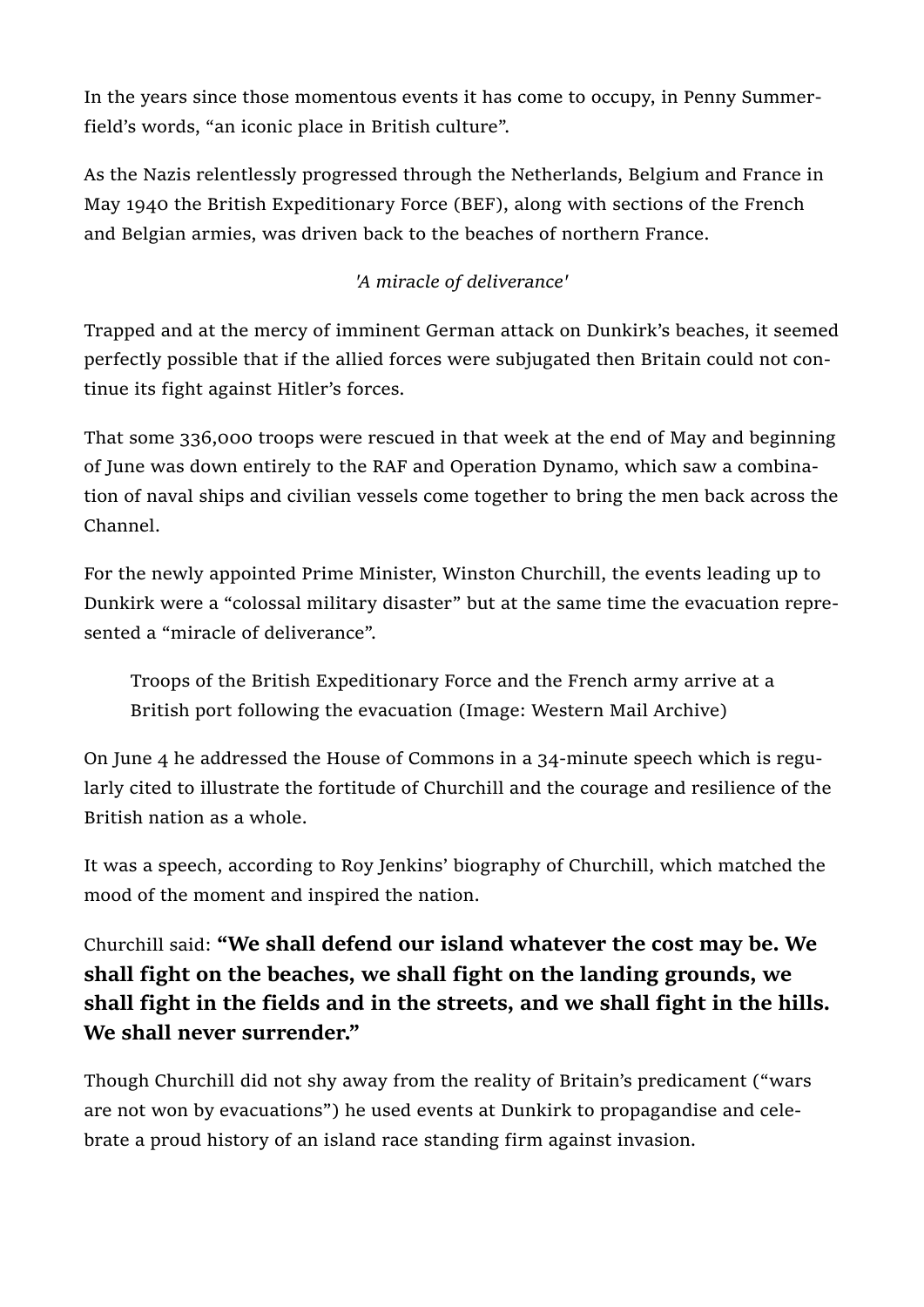Napoleon had been told of the "bitter weeds in England" – now, said Churchill, there were "certainly a great many more of them since the British Expeditionary Force returned".

#### 'Spirit that would win the war'

Almost at once a strategic defeat of catastrophic possibilities was being turned into an episode of determination and endurance. Yes, the forces had been sent packing, but now they were back demonstrating all the qualities which would outlive the menace of tyranny.

If all did their duty, if nothing was neglected, this island home would be able to "ride out the storm of war, if necessary for years, if necessary alone".

In many ways Dunkirk saw Britain celebrate its history and national identity as events happened: Here she was confronting a brutal foreign enemy, refusing to be beaten, demonstrating unflinching resolve. The armada was defeated, so was Napoleon. Hitler would be too.

As Phillip Knightley points out, Churchill's speech notwithstanding, while it would be incorrect to imagine that there was an organised campaign to change the evacuation into a victory, the British media certainly reacted to events in an overwhelmingly positive fashion.

A welcome drink for jubilant troops as the train pulls up at a railway station following the evacuation. (Image: Western Mail Archive)

Pathé Newsreel, which was distributed to cinemas across the country, showed images of a proud BEF who, despite having experienced the "hell" of Dunkirk, were still in formation, still grinning, with an "atmosphere of glory" around them.

'We have a queer habit - of conjuring up such transformations'

For the novelist and playwright J.B. Priestley, whose Postscript programmes on the BBC attracted audiences in the region of 16 million listeners, Dunkirk was an example of Englishness at its finest.

On June 5 he broadcast: "I wonder how many of you feel as I do about this great Battle and evacuation of Dunkirk. The news of it came as a series of surprises and shocks, followed by equally astonishing new waves of hope.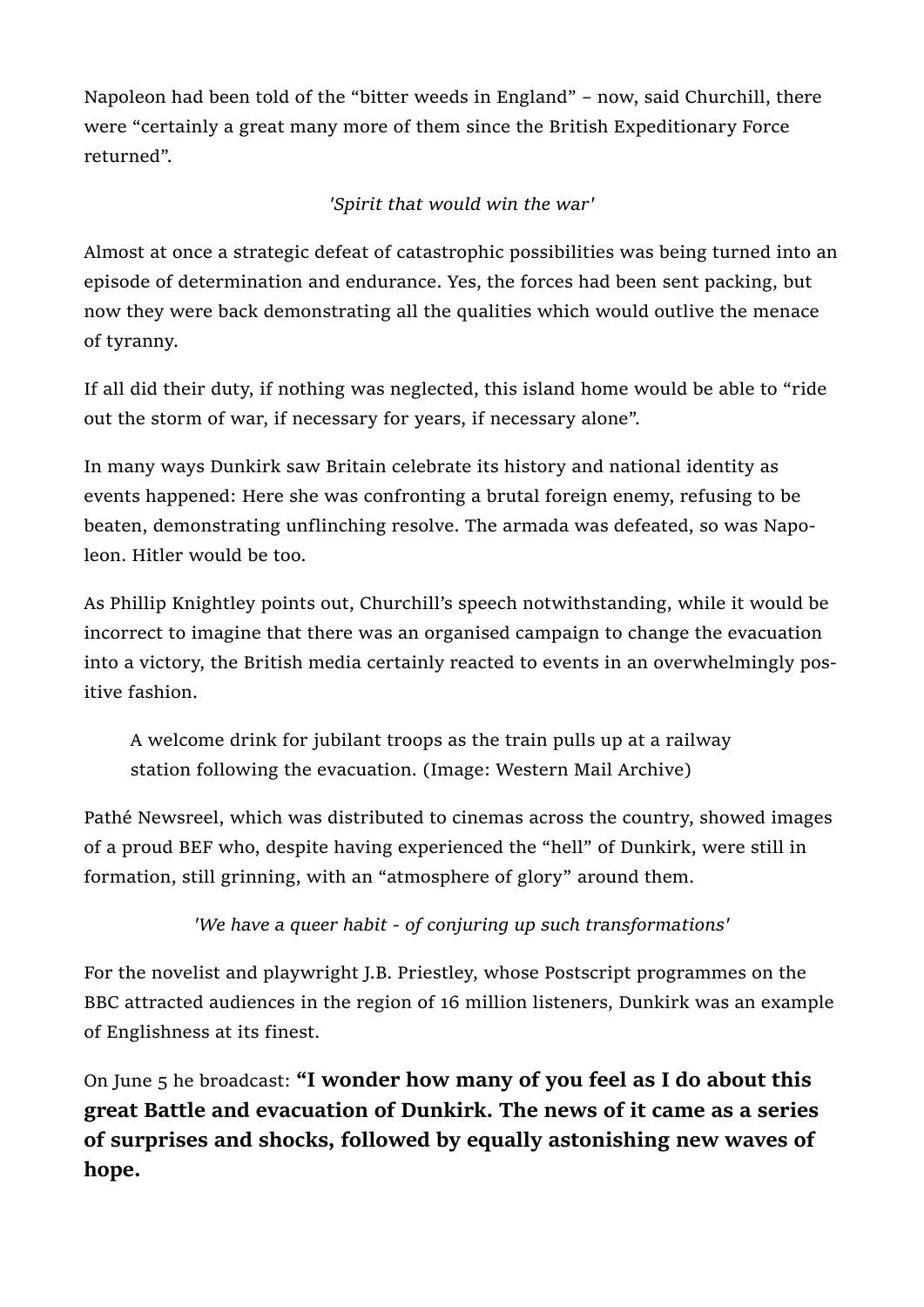"What strikes me about it is how typically English it is. Nothing, I feel, could be more English both in its beginning and its end, its folly and its grandeur. We have gone sadly wrong like this before, and here and now we must resolve never, never to do it again.

"What began as a miserable blunder, a catalogue of misfortunes, ended as an epic of gallantry. We have a queer habit – and you can see it running through our history – of conjuring up such transformations".

What we have here in essence is a distillation of Churchill's speech refashioned for a broader audience.

Winston Churchill leaving a small hotel at Ramsgate which had been damaged in an air raid an hour earlier, two months after the Dunkirk evacuation (Image: Birmingham Post and Mail Archive)

The unified and consistent message throughout the period in the immediate aftermath of the evacuation was hope and resilience.

Britain's (or England's – the terms were used interchangeably) singularity, glorious past and traditions had to be believed in. The threat of German invasion was very real and the impossible had to be seen as possible.

Newspaper reports were similar in tone – the evacuation was a result of divine providence and the soldiers were unbeatable.

## 'It is victory'

EA Montague wrote in the Guardian on June 1, 1940, that as the soldiers arrived back "war correspondents watched with incredulous joy the happening of a miracle", while the Daily Express of May 31 reported: "Tired, dirty, hungry they came back — unbeatable."

But it is perhaps the New York Times of June 3 which captures best the sense of history and occasion that the British government wanted to instil into its vulnerable population: "So long as the English tongue survives, the word Dunkirk will be spoken with reverence.

"In that harbour, such a hell on earth as never blazed before, at the end of a lost battle, the rags and blemishes that had hidden the soul of democracy fell away.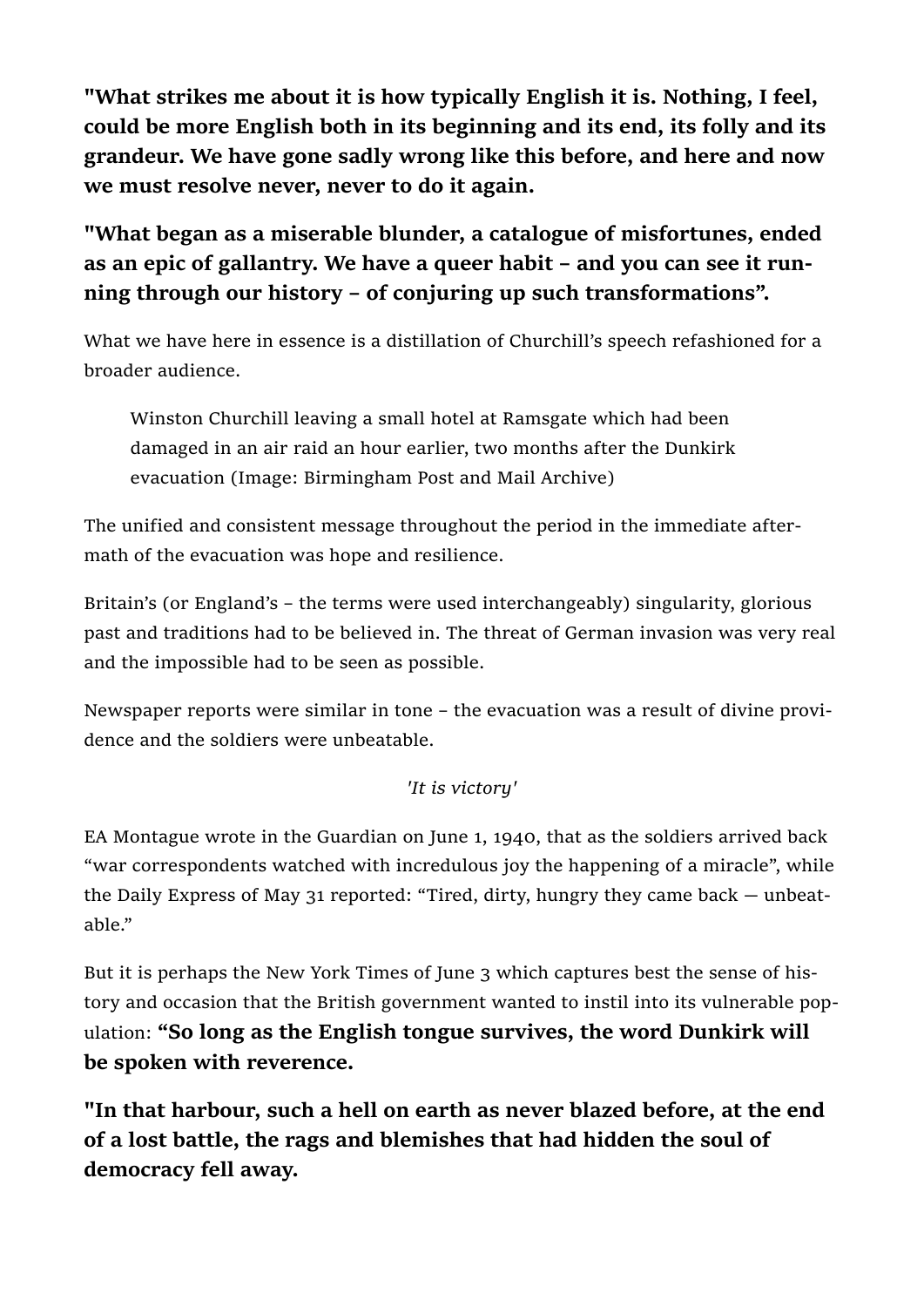"There, beaten but unconquered, in shining splendour, she faced the enemy, this shining thing in the souls of free men, which Hitler cannot command. It is in the great tradition of democracy. It is a future. It is victory."

# But the reality was very different

Of course, none of this sort of hyperbole and embellishment came close to capturing the reality of Dunkirk. Reports of desertion, anarchy and the 30,000 left behind were suppressed. So too was the fact that the returning troops were often filled with despair – bedraggled and disillusioned.

Cyril Ray, of the Guardian, as with all of the war correspondents, covered the evacuation from point of return and not from Dunkirk itself.

He later told David Jessel of troops "coming back in a shocking state... morale shot to ribbons, throwing their rifles away on the railway lines saying, 'the buggers will be here tomorrow'."

But Ray did not report that reality. Because the censors would not have allowed it and because there was a very effective system of news management in place to make sure that he didn't.

There were no British war reporters at all in France at the time and as Clive Ponting indicates, in this time of national crisis they were simply expected to behave as if they were an arm of government.

An old paddle steamer, one of the many ships of all sizes that helped to evacuate the 300,000 men of the British Expeditionary Forces from the Dunkirk beaches. (Image: Western Mail Archive)

On May 28, General Mason-Macfarlane, the head of military intelligence, told selected journalists: "I'm afraid there is going to be a considerable shock for the British public. It is your duty to act as shock-absorbers, so I have prepared... a statement that can be published, subject to censorship."

So the press absorbed the shock of Dunkirk in the only way it could – by emphasising the positive.

In an attempt to understand the situation let's remember that the journalists were, at this time and as citizens, very much a part of this very real fight for survival and not objective reporters of the war.